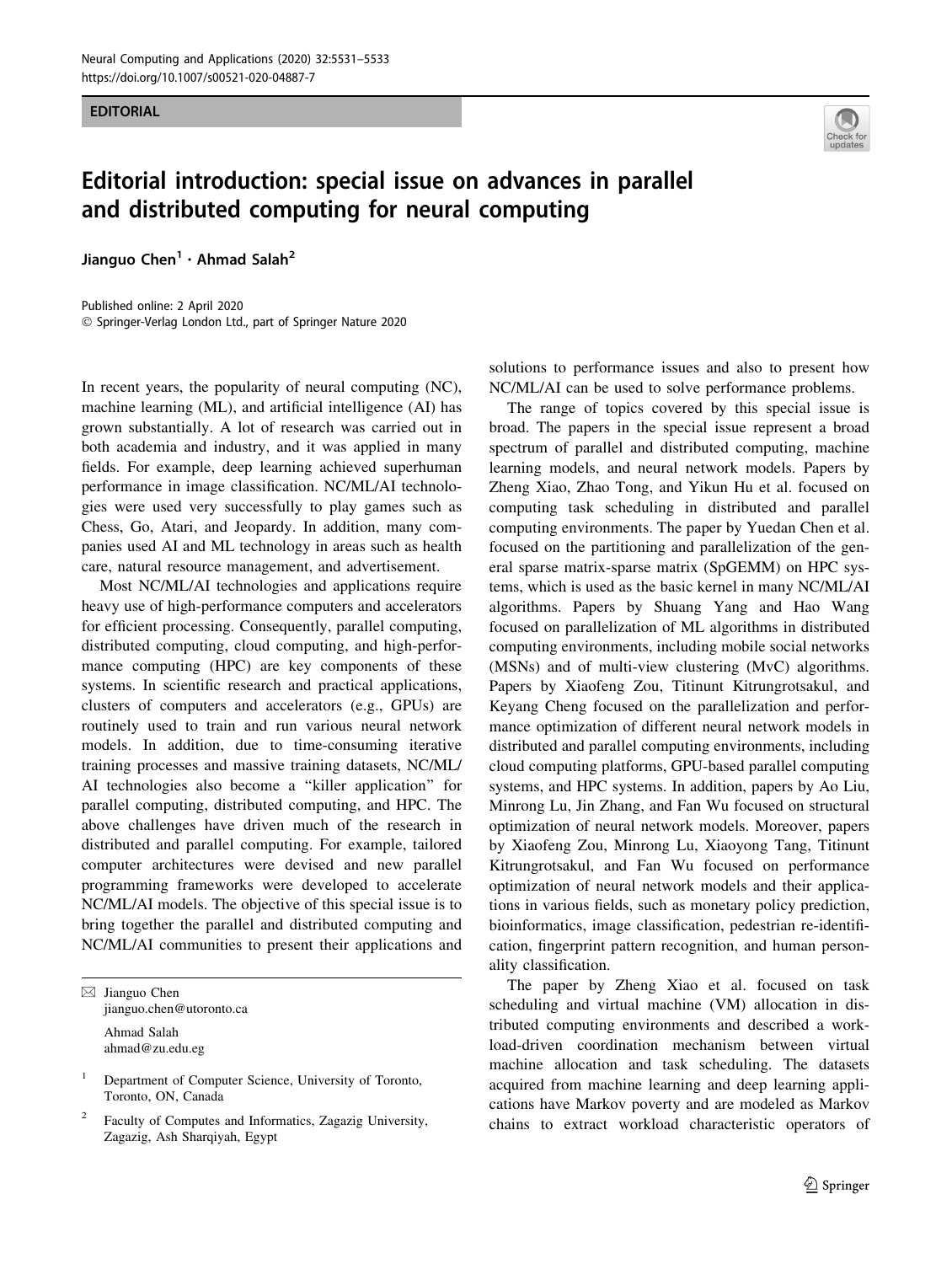The paper by Zhao Tong et al. introduced a reinforcement learning algorithm in task scheduling in cloud computing environments. Combining the Q-learning algorithm and the Heterogeneous Earliest Finish Time (HEFT) algorithm, a task scheduling algorithm called QL-HEFT is created. The QL-HEFT algorithm is divided into two phases: a Q-learning-based task sorting phase (for obtaining an optimal order) and a processor allocation phase (using the earliest finish time strategy). In addition, the EFT allocation strategy is used to allocate the best processor to tasks with the optimal order, which can effectively reduce the makespan of the computation tasks.

The paper by Yikun Hu et al. focused on the task scheduling and energy consumption of HPC systems and proposed a reformed task scheduling method with energy consumption constraints. The authors designed a pre-allocation mechanism based on the energy consumption level and provided proof to ensure energy consumption constraints. They also verified the effectiveness of the new algorithm through simulation experiments.

The paper by Yuedan Chen et al. focused on the general sparse matrix-sparse matrix (SpGEMM)—the basic kernels in many machine learning and neural computing, and designed a partitioning and parallelization method of CSRbased SpGEMM. The partitioning of SpGEMM is optimized based on the distribution of floating-point calculations. The proposed method can make SpGEMM and the system architecture Sunway TaihuLight supercomputer match well, so that it can further achieve the load balancing and performance improvement. The work will facilitate the parallel execution of various SpGEMM kernel-based applications in HPC systems.

The paper by Ao Liu et al. focused on the performance optimization of neural networks and introduced a water wave optimization (WWO)-based memetic algorithm to determine the optimal weights of neural networks. The authors performed WWO-based global search through individual improvement and population coevolution and then enhanced local refinement capabilities by using multiple local search components. They also used the Meta-Lamarckian learning strategy to select the appropriate local search component to concentrate their computational efforts on more promising solutions.

The paper by Xiaoyong Tang et al. focused on the parallel optimization of multi-fractal detrending fluctuation analysis (MF-DFA) and its application in agricultural image processing. The authors implemented the MF-DFA

program for agricultural image analysis, including modules of image preprocessing, image segmentation, local area accumulation matrix calculation, and global q-order fluctuation. They further explored the segmentation scales of each module of MF-DFA and performed a parallel optimization scheme based on an OpenMP parallel computing system.

The paper by Shuang Yang et al. focused on the security threats of mobile social networks (MSNs) and proposed a distributed key management scheme. The proposed trustbased security routing scheme judges each node's behavior based on comprehensive trust and the strength of social relationships and then validates or revokes the certificate based on the evaluation of the social relationship strength. The authors implemented a feedback scheme to update the trust value between nodes and detect more malicious nodes to improve end-to-end communication security.

The paper by Hao Wang et al. focused on the parallelization of multi-view clustering (MvC) in distributed computing environments. A parallel MvC method based on the concept factorization with local manifold learning is proposed, which is represented by parallel multi-view concept clustering (PMCC). In a distributed computing environment, clustering calculations in each view are executed independently and in parallel. In addition, the authors performed local manifold learning to preserve locally intrinsic geometrical structure in the data. Finally, the weight of each view is shared in a cooperative normalized way.

The paper by Xiaofeng Zou et al. focused on the performance bottleneck of deep CNNs in object detection and image classification and proposed a parallel optimization framework: multi-task cascade deep CNN (MTCD-CNN). The object detection module locates and crops the areas that may contain objects for large-scale commodity recognition. The hierarchical image classification module uses hierarchical spectrum clustering to construct a treelike image classification model. The authors verified the performance advantages of MTCD-CNN through experiments on large-scale commodity image detection.

The paper by Minrong Lu focused on the performance optimization and application of neural networks in the financial field and introduced a deep learning-based monetary policy prediction model. A large-scale training dataset for financial markets was gathered, and three neural network models with different network structures were established. The first model: back-propagation (BP) neural network model, was used as a forecasting model for monetary policy. The second model: weights BP (WBP) model, was established by considering important characteristics of financial index data. The third model: timing WBP (TWBP) model, was established on the basis of the timing characteristics of financial markets.